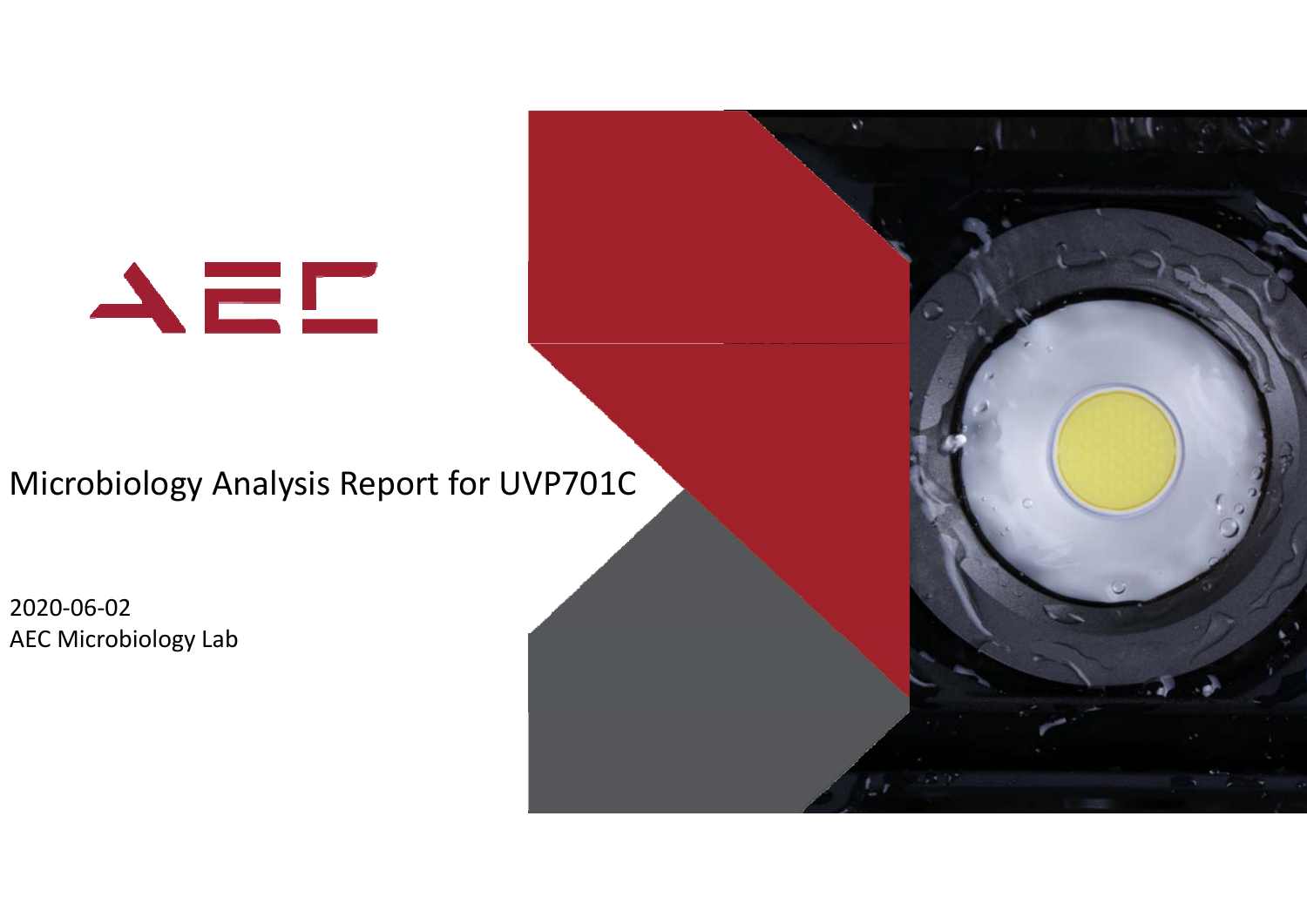Report No.: 2020sp0028R02E Test Completion Date: 2020-5-28~2020-6-1

Tester: Li Mingming

Test standard and Method: Technical Standard for Disinfection(Ministry of Health, Edition2002),section202.2.1.4, etc.

Name of Sample: Professional Intelligent UV & Ozone Generator Model of Sample: UVP701C

Test Equipment : Bacterial turbidimeter、 Culture Dish、 Glass Slide、 Alcohol Burner、 Burette、 Inoculating Loop、 Thermostatic Incubator

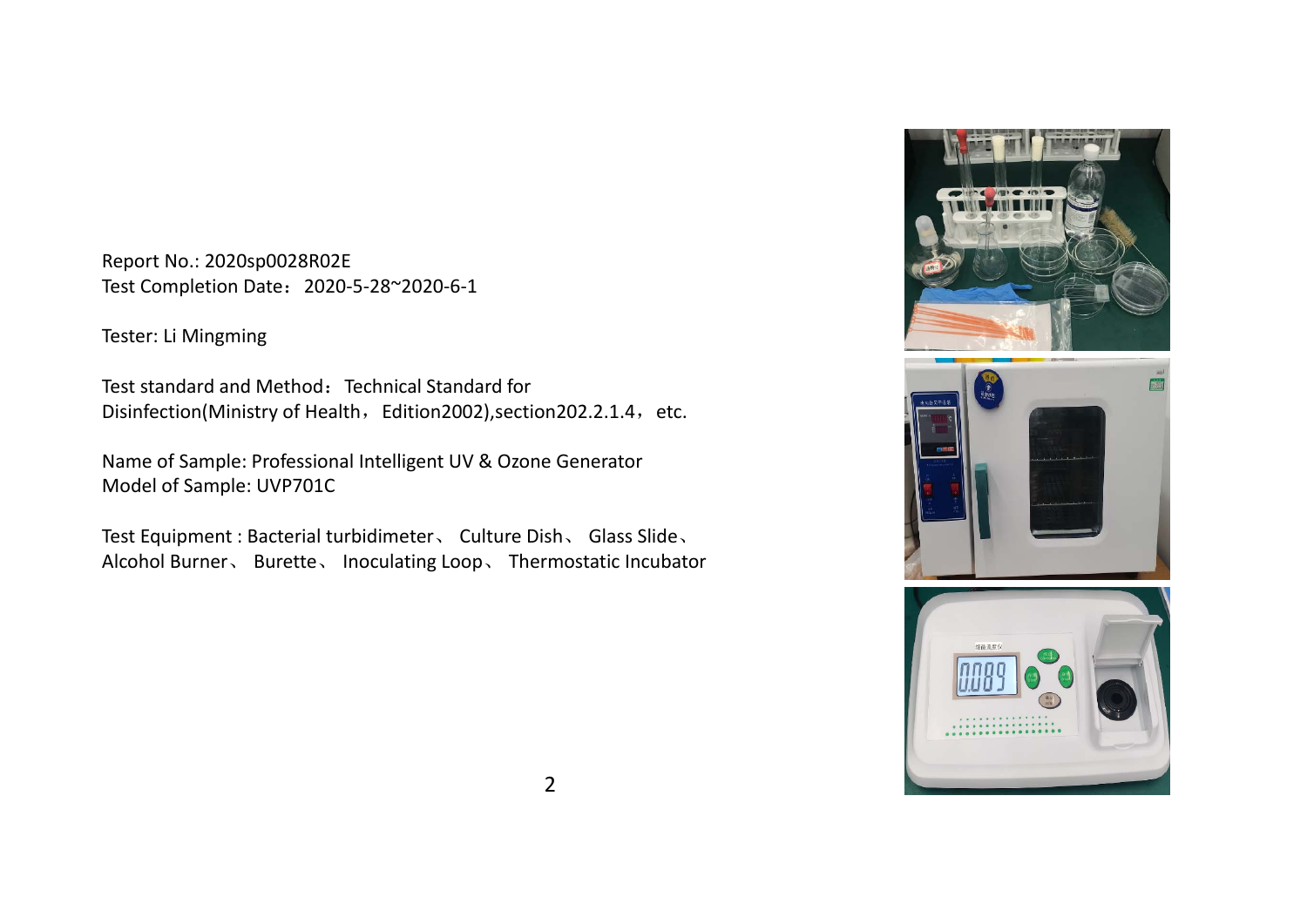Sample : Name of Sample: Professional Intelligent UV & Ozone Generator Model of Sample: UVP701C Specification of Sample: AC220V 50Hz, Ozone Power: 350w UV Power: 120W

The environment at testing: Environment Temperature:25℃ Environment relatively humidity:66% Room Size: 10m<sup>3</sup> Ozone Concentration :60mg/m³(28ppm) UVC Radiated Power :  $2.34$ mW/cm<sup>2</sup> (1m)

Test Item :Inactivation rate of Bacillus subtilis.

Neutralizer identification test:

- 1、 First, the 10m<sup>3</sup> test room was sterilized comprehensively;
- 2、 The prepared bacillus slides are arranged in four corners of the test room ;
- 3、The ozone mode of UVP701C was used for the sterilization test in the test room with good layout. The test time was 90min, Statistical bactericidal ratio

4、Repeat steps 1 to 2, Sterilize the test room for 10 minutes using UVP701C uv mode, Statistical bactericidal ratio

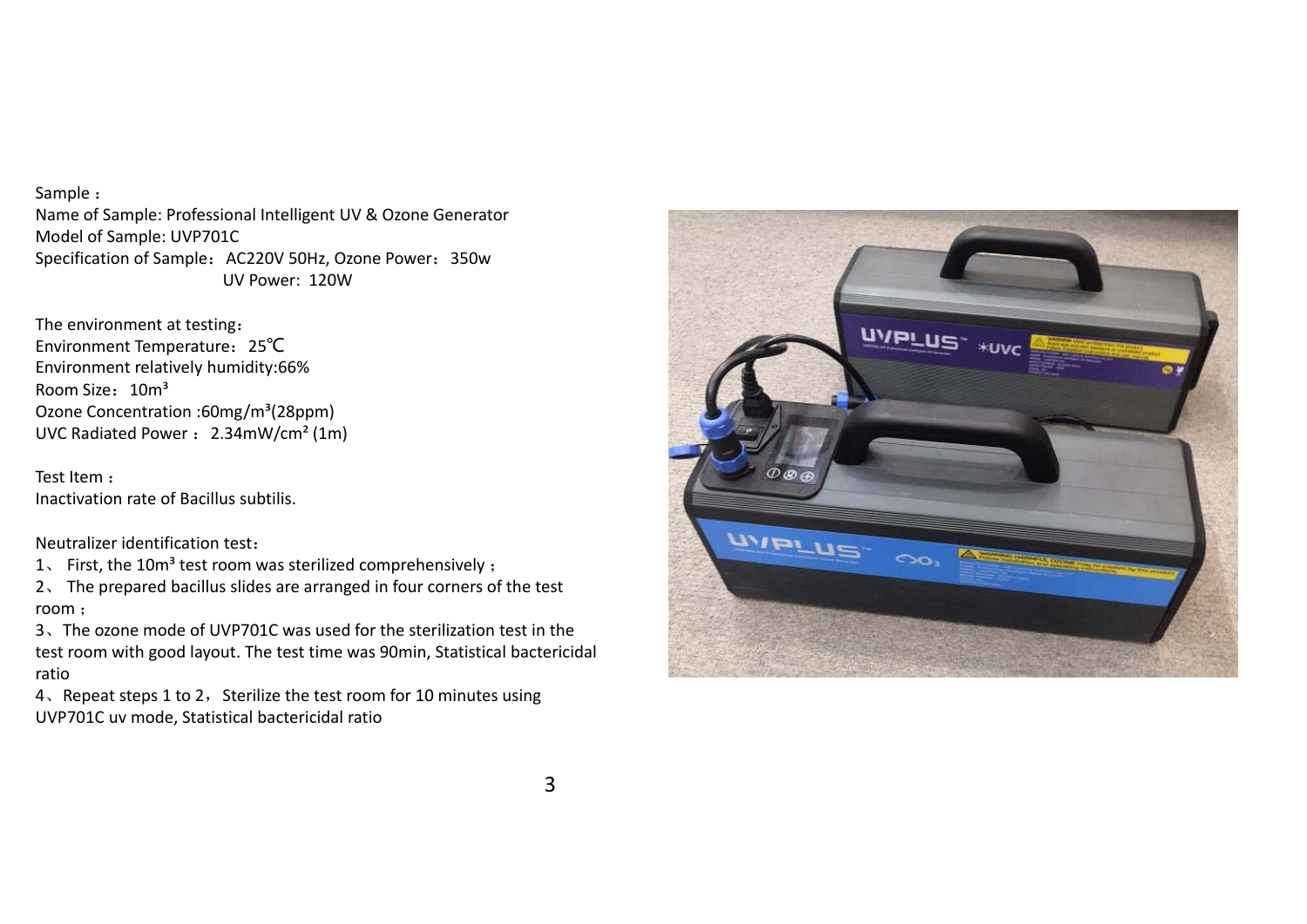Test preparation: Bacterial culture and calculation 1.Test all tools that need to be used before testing sterilize ; 2.An appropriate amount of bacillus subtilis was taken, diluted in 5ml normal saline, and recorded with bacterial turbidity meter;

3. The diluted bacillus was removed with a dropper and dropped into the center of 6 sterilized slides. The slides were dried in a sterile environment;

4、Among them, 1 tablet was placed in an incubator for further culture, and 5 tablets were subjected to sterilization test in a 10m<sup>3</sup> reagent room.









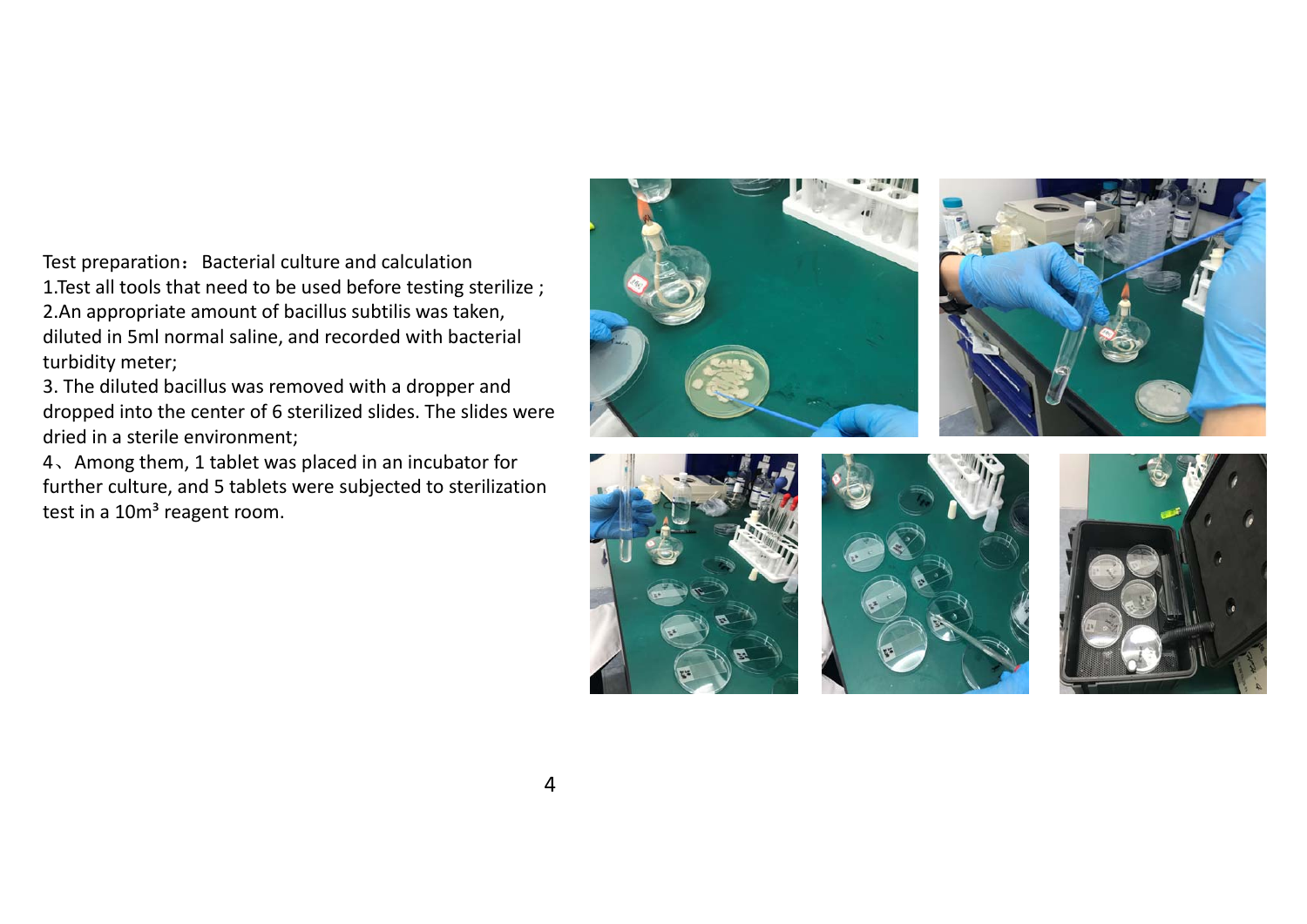Description of bactericidal tests:

1. The test room shall be arranged with glass slides containing bacteria, as shown in the right picture;

2. Place the test sample (UVP701C) as shown in the figure on the right

3. Turn on the instrument ozone mode and set the working time of 90min;

4. After the equipment is finished, stand still for 30 minutes and take out 5 slides

5. Repeat steps 1, 2, and 4 to test the UVC sterilization mode.





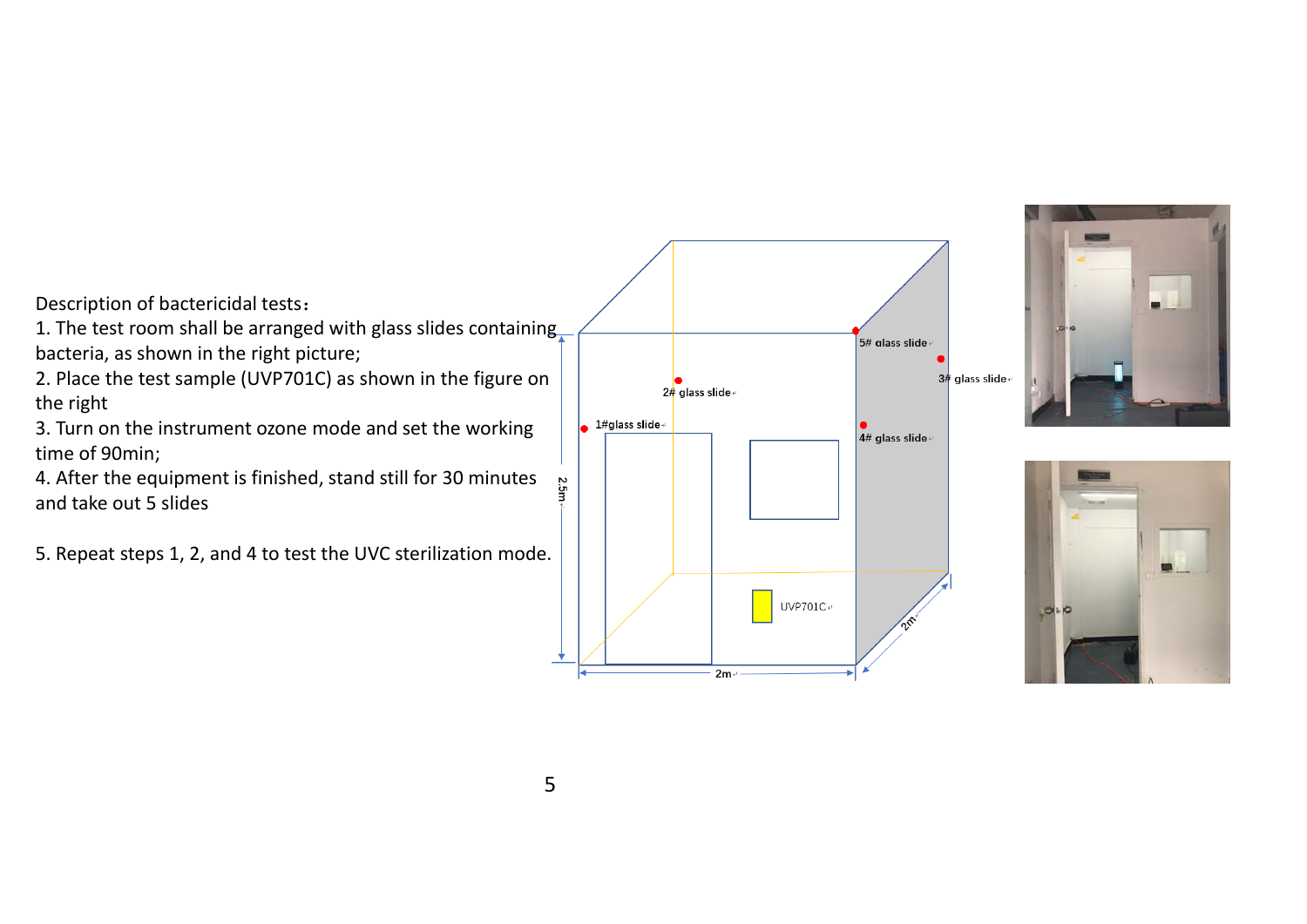Test process: sterilization effect test

1. The bacteria on the 5 sterilized slides and the 5 unsterilized slides were diluted with normal saline; 2. The inoculation rings of saline on 6 slides were used one by one and transferred into sterile petri dishes with corresponding Numbers 3. Record the date and corresponding number

4. Culture in a sterile environment at 36 ℃ for 72h

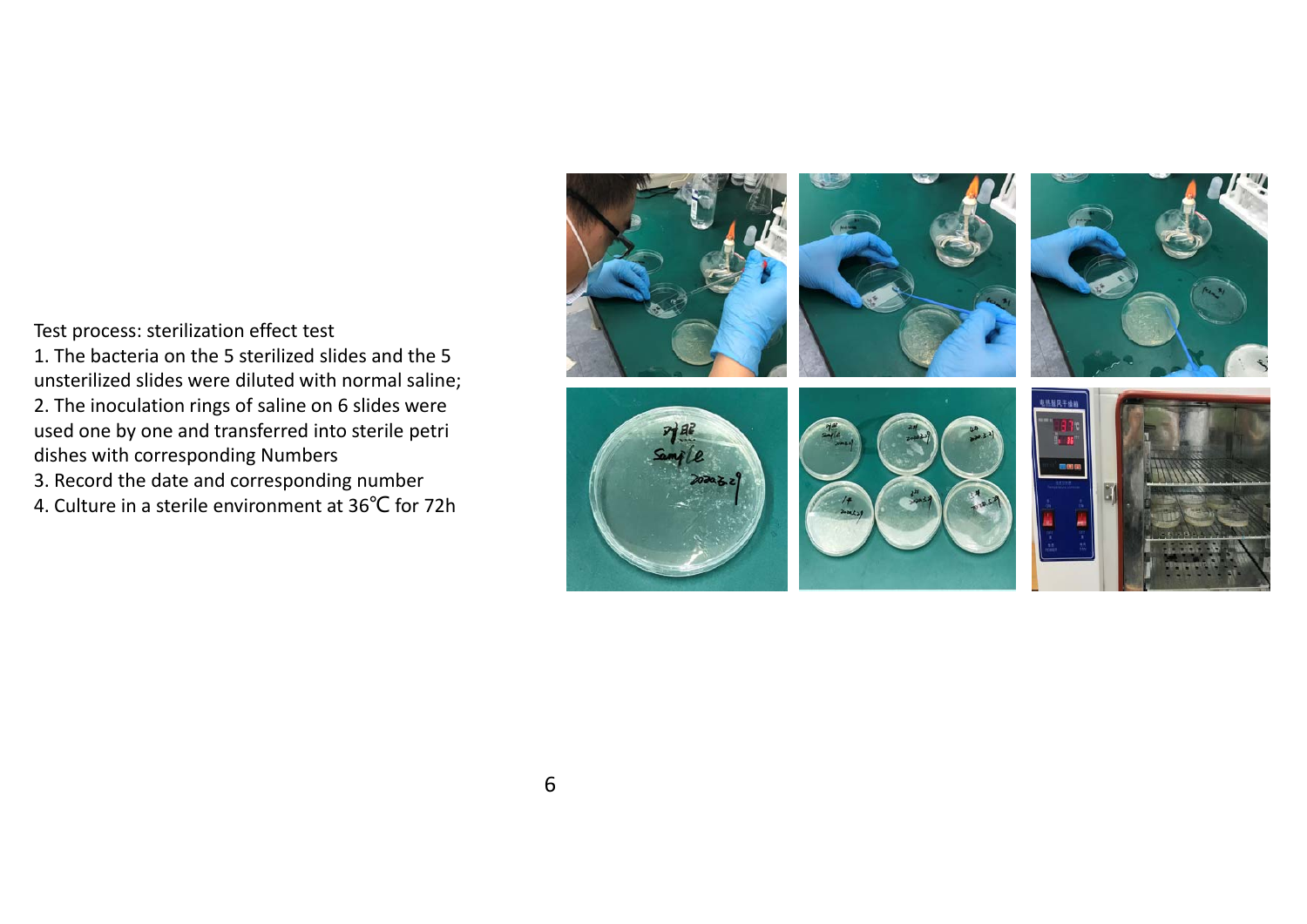## Test process: Test results

1. After 72 hours, compare the petri dishes of samples (not sterilized) and 5 petri dishes after sterilization (as shown in the figure below);The bacteria in the sample petri dish grew normally, but no bacteria production was observed in the sterilized petri dish.

2. After the step dilution culture, the bacteria turbidity meter was used for statistics, and the bactericidal rate was over 99%

## Test conclusion:

The ozone of the intelligent ULTRAVIOLET ozone generator can kill 99% bacillus subtilis in every corner after working for 90 minutes in a 10m confined space and testing time of ultraviolet lamp for 10 minutes.